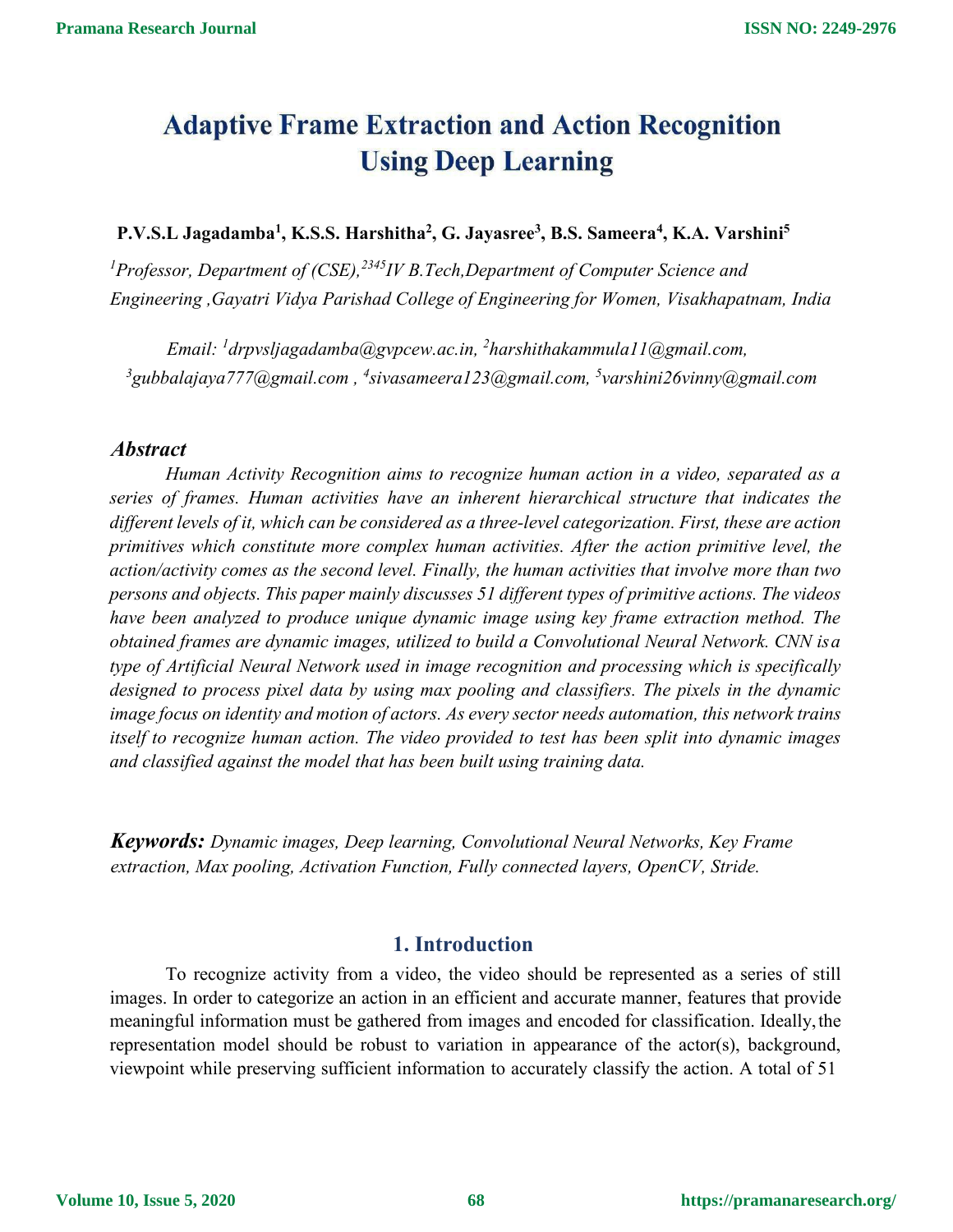actions were selected for the HMDB51 database, where the actions were broadly categorized into five groups:

1) General facial actions, 2) Facial actions with object manipulation, 3) General body movements, 4) Body movements with object interaction, and 5) Body movements for human interaction. There is a total of  $6,766$  clips in the HMDB51 dataset with each action containing at least 102 clips. To test the strengths and weaknesses in context of various nuisance factors, each video is annotated with a meta tag, which provides information like camera viewpoint, presence/absence of camera motion, video quality, number of actors involved in the action, and visible body part.



Figure 1.51 actions of HMDB-51

#### **1.1Convolutional Neural Networks:**

Convolutional neural networks configurations have been succeeded in large-scale image and video recognition. The input to our ConvNets is a fixed-size  $224 \times 224$  RGB image. The preprocessing that we do is subtracting the mean RGB value, computed on the training set, from each pixel. The image is passed through a stack of convolutional layers, where we use filters with a very small receptive field:  $3 \times 3$ . In one of the configurations we also utilize  $1 \times 1$  convolution filters, which can be seen as a linear transformation of the input channels (followed by nonlinearity). The convolution stride is fixed to 1 pixel; the spatial padding of conv. layer input is such that the spatial resolution is preserved after convolution, i.e. the padding is 1 pixel for  $3 \times 3$  convolutional layers. Spatial pooling is carried out by five max-pooling layers, which follow some of the convolutional layers. Max-pooling is performed over a  $2 \times 2$ -pixel window, with stride 2. A stack of convolutional layers (which has a different depth in different architectures) is followed by three Fully-Connected (FC) layers.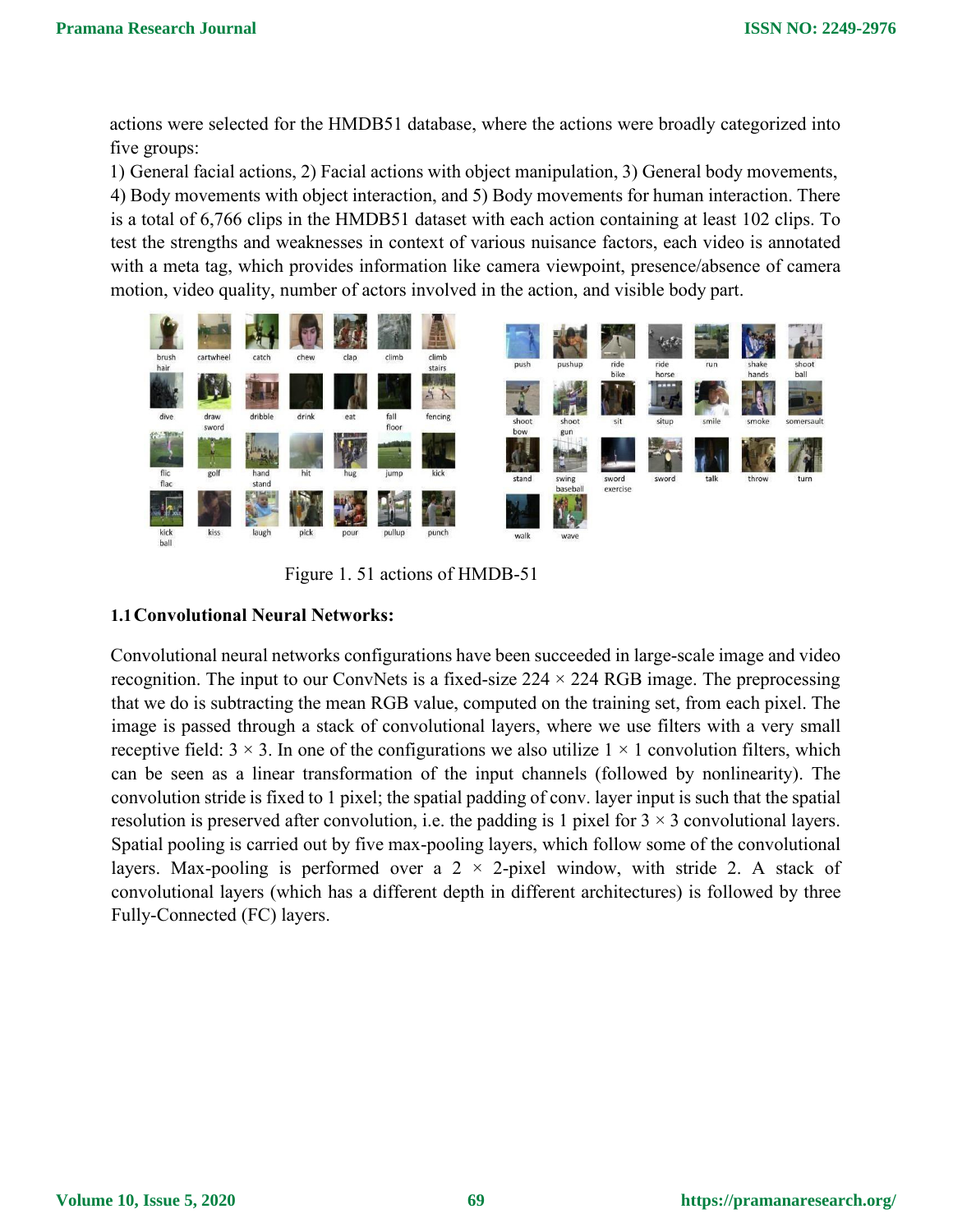

Figure 2. VGG16 Neural network Architecture

#### **1.2DYNAMIC IMAGES**

A Dynamic image isa standard RGB image that summarizes the appearance and dynamics of a whole video sequence. The dynamic image captures the video dynamics directly at the level of the image pixels, by applying a pooling operator before any of the CNN layers are evaluated. The dynamic image is equivalent to a still, that captures the gist of the dynamics and appearance of a whole video sequence or subsequence. The dynamic image is obtained as the parameter of ranking machine learned to sort the frames of the video temporally the other kind of work is that the ranking machine is computed directly at the level of the image pixels as well as any intermediate level of a CNN feature extractor.

#### **1.3 Key Frame Extraction:**

Video can be defined as a huge volume data object and contains a high redundancies and intensive information. The process of splitting the video into its major components, include scene segmentation and K.F extraction. One of the problems we faced in K.F extraction process is determining the size of K.F set. This can be solved in three ways.<br>1) The number of K. Fs is determined as a priori a constant value before starting the extraction

process. It is known as rate constant K.F extraction. 2) The K.F number remains unknown until the process of extraction finishes. Level of visual change determines the size of K.F set. If the shot contains a lot of actions and movements, then the required K.F to represent that shot is more than static one. 3) An appropriate size of K.F is determined before the whole extraction process is executed.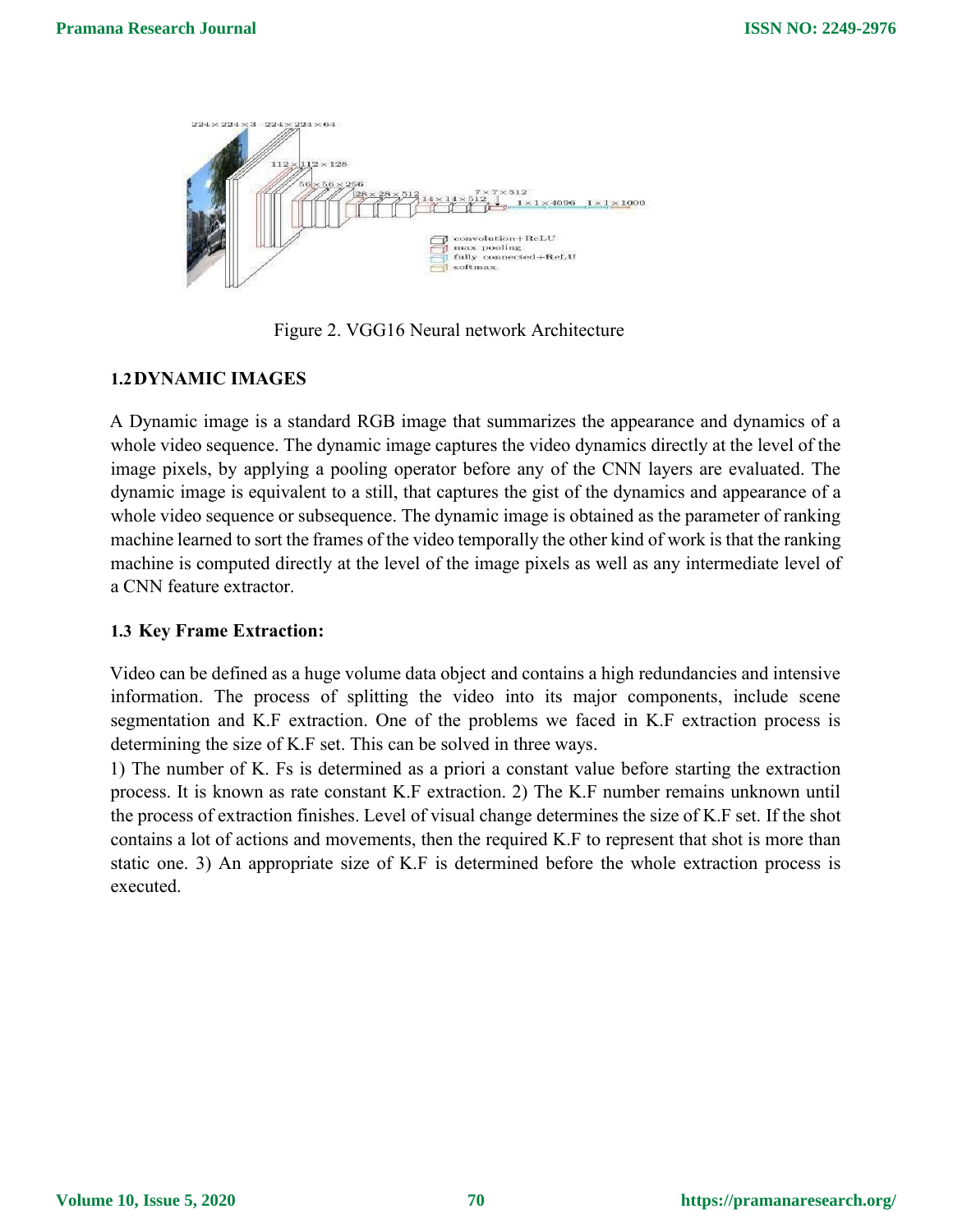# **2. Proposed work**

A 2GB HMDB-51 dataset has to be pre-processed for building a model. The model has to be trained against spitted data. Each split contains 70 training and 30 testing videos with the excess videos excluded from the split. All the videos in the dataset have been normalized for a consistent height of 240 pixels and the widths have been scaled accordingly, ranging between 176 and 592 pixels, to maintain the original aspect ratio. The total work involves:

#### **Pre-process data:**

The raw data which always collected may not be in the required format so it is necessary to refine the data. Here the required data should be in the form of "\* class name- name of video file". It can be of either .avi or .mp4 but not a combination of both. First rename the video files in the data as per required format and later write them to a text file. This text file is helpful to locate video with its corresponding action.

#### **Data frame:**

Read the text files and generate a data frame for them. Now get the tag name from the video files and append them to data frame.

#### **Frame Generation and CSV file:**

From videos, generate frames and store them in a folder in .jpg format. To generate frames, we can use methods of OpenCV. Now store this image file and their class names in a data frame. This data frame is converted into a CSV file.

| train 1\B brushHair_b_brush_hair_f_nm_np1_ri_goo_0.avi_frame15.jpg<br>2527                                                                                                                                                                                                                                                                                                                                                                                                                                                                                                                                                                                                                                                                                                                                                                                                                                                         |                                                |
|------------------------------------------------------------------------------------------------------------------------------------------------------------------------------------------------------------------------------------------------------------------------------------------------------------------------------------------------------------------------------------------------------------------------------------------------------------------------------------------------------------------------------------------------------------------------------------------------------------------------------------------------------------------------------------------------------------------------------------------------------------------------------------------------------------------------------------------------------------------------------------------------------------------------------------|------------------------------------------------|
| $ 0\% $                                                                                                                                                                                                                                                                                                                                                                                                                                                                                                                                                                                                                                                                                                                                                                                                                                                                                                                            | $0/2527$ [00:00 , ?it/s]</th                   |
| train 1\B brushHair Aussie Brunette Brushing Hair II brush hair u nm np2 le goo 0.avi frame0.jpg<br>train 1\B brushHair Aussie Brunette Brushing Hair II brush hair u nm np2 le goo 0.avi frame1.jpg<br>train 1\B brushHair Aussie Brunette Brushing Hair II brush hair u nm np2 le goo 0.avi frame2.jpg<br>train 1\B brushHair Aussie Brunette Brushing Hair II brush hair u nm np2 le goo 0.avi frame3.jpg<br>train 1\B brushHair Aussie Brunette Brushing Hair II brush hair u nm np2 le goo 0.avi frame4.jpg<br>train 1\B brushHair Aussie Brunette Brushing Hair II brush hair u nm np2 le goo 1.avi frame0.jpg<br>train 1\B brushHair Aussie Brunette Brushing Hair II brush hair u nm np2 le goo 1.avi frame1.jpg<br>train 1\B brushHair Aussie Brunette Brushing Hair II brush hair u nm np2 le goo 1.avi frame10.jpg<br>train 1\B brushHair Aussie Brunette Brushing Hair II brush hair u nm np2 le goo 1.avi frame11.jpg | Activate Windows<br>Go to Settings to activate |
| train_1\S_sitUp_Waschbrettbauch_I-__bung_von_+itness_com_situp_+_nm_np1_ba_goo_0.avi_+rame2.jpg<br>train 1\S sitUp Waschbrettbauch I- bung von fitness com situp f nm np1 ba goo 1.avi frame0.jpg<br>train 1\S sitUp Waschbrettbauch I- bung von fitness com situp f nm np1 ba goo 1.avi frame1.jpg<br>train 1\5 sitUp Waschbrettbauch I- bung von fitness com situp f nm np1 ba goo 1.avi frame2.jpg<br>train_1\S_sitUp_Waschbrettbauch_I-__bung_von_fitness_com_situp_f_nm_np1_ba_goo_1.avi frame3.jpg<br>2527/2527 [00:07<00:00, 317.61it/s]                                                                                                                                                                                                                                                                                                                                                                                    |                                                |

Figure 3. Frame generation

#### **Building Model:**

VGG16 is a Convolutional neural network model proposed by K.Simonyan and A. Zisserman. Image net is a dataset of 15 million labelled high-resolution images belonging to roughly 22,000 categories. If you have less amount of data then instead of training your model from scratch you can try Transfer Learning. VGG16 trained against this ImageNet dataset is helpful to produce the interested features. Create the base model and train the images with actions. In which we adjust the number of layers and weights to train the model for accurate results. Now after training the model validate the model using validation set. Reshape them so that we may not have any fitting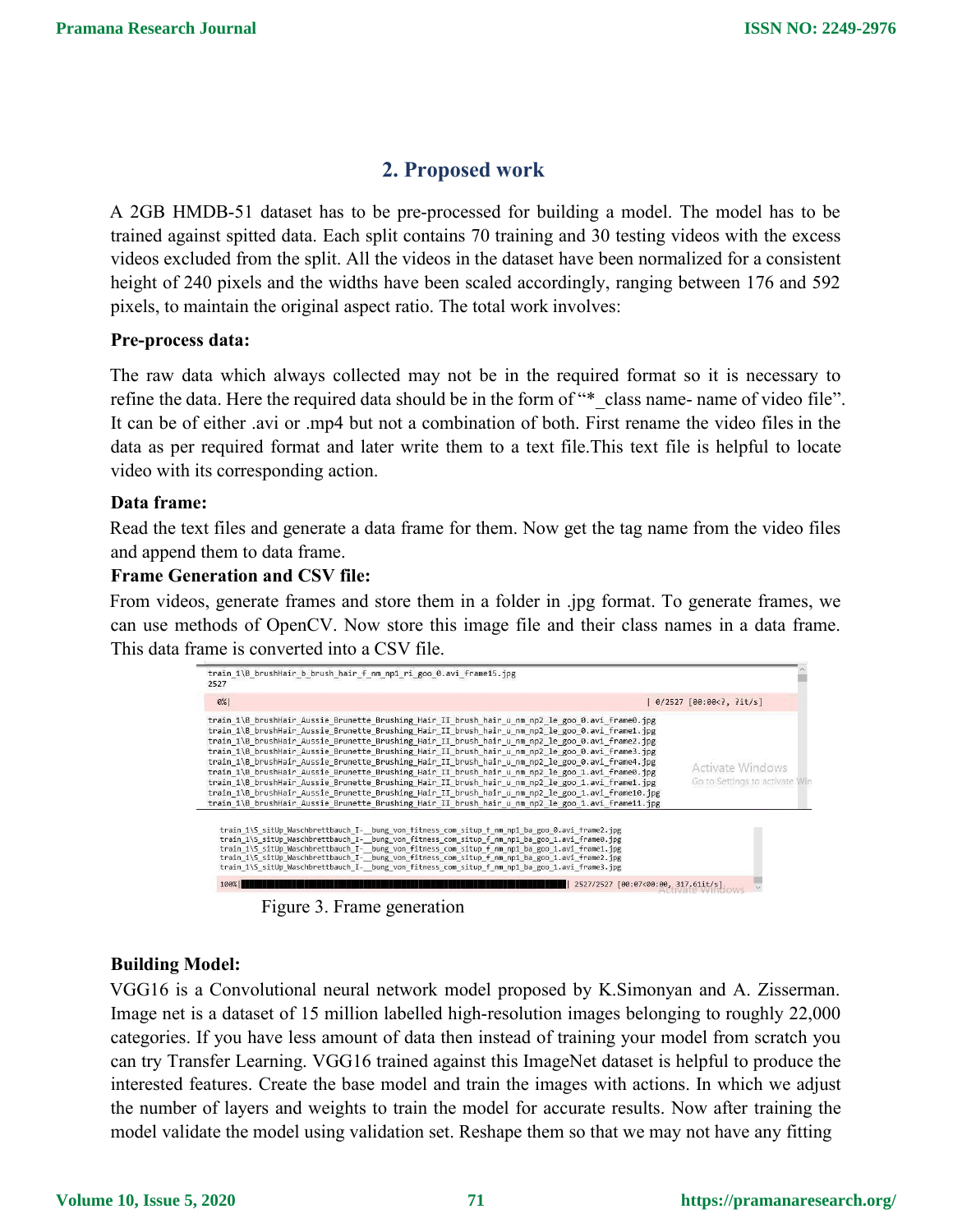issues, and get the shape of train and validation set. Now apply the weights for our layers in model, where we have used RELU for activation function and SoftMax for function complete. Now compile our model to measure the model performance by calculating accuracy. Fit the model between the test and validation set to acquire the accuracy. Save model as we can't always train the model every time we test the model or recognize the actions we need to save the model.

> Epoch 1/7 ------------] - ETA: 58s - loss: 1.6124 - accuracy: 0.220 - ETA: 1:34 - loss: 1.6618 - accuracy:  $2021/2021$  [======== 2021/02/02 - ETA: 1123 - 1055: 1.7562 - accuracy: 0.24 - ETA: 575 - 1055: 1.7352 - accuracy: 0.2650 - ETA: 495 - 1055: 1.7218 - accuracy: 0.24 - ETA: 495 - 1055: 1.7218 - accur<br>acy: 0.278 - ETA: 285 - 1055: 1.7088 - accura accuracy: 0.284 - ETA: 5s - loss: 1.6921 - accuracy: 0.288 - ETA: 0s - loss: 1.6892 - accuracy: 0.28 - 56s 28ms/step - loss: 1.<br>6874 - accuracy: 0.2890 - val\_loss: 1.5680 - val\_accuracy: 0.4071  $Enoch$   $2/7$  $2021/2021$  [= -----------] - ETA: 21s - loss: 1.5834 - accuracy: 0.275 - ETA: 15s - loss: 1.6245 accuracy: 0. 272 - ETA: 18 - 10ss: 1.6233 - accuracy: 0.278 - ETA: 10s - 10ss: 1.6023 - accuracy: 0.297 - ETA: 8s - 10ss: 1.6022 - accuracy: 0.278 - ETA: 19s - 10ss: 1.6023 - accuracy: 0.277 - ETA: 8s - 10ss: 1.6022 - accuracy<br>y: 0.38 uracy: 0.3340 - val\_loss: 1.5574 - val\_accuracy: 0.4071 Epoch 3/7 cy: 0.3840 - val\_loss: 1.5612 - val\_accuracy: 0.4071 Epoch 4/7 ==============] - ETA: 12s - loss: 1.5408 - accuracy: 0.380 - ETA: 11s - loss: 1.5360 - accuracy: 0. 2021/2021 [===========  $Enoch$  5/7



#### **Pooling Layers**

Pooling layers are generally used to reduce the size of the inputs and hence speed up the computation. If we Consider a 4 X 4 matrix, applying max pooling on this matrix will result in a  $2 X 2$  output. For every consecutive  $2 X 2$  block, we take the max number. Here, we have applied a filter of size 2 and a stride of 2. These are the hyper parameters for the pooling layer. Apart from max pooling, we can also apply average pooling where, instead of taking the max of the numbers, we take their average. In summary, the hyper parameters for a pooling layer are: Filter size, Stride, Max or average pooling

If the input of the pooling layer is  $Nh X Nw X Nc$ , then the output will be

 $\left[ \{ (Nh - f) / s + 1 \} X \{ (Nw - f) / s + 1 \} X No \right].$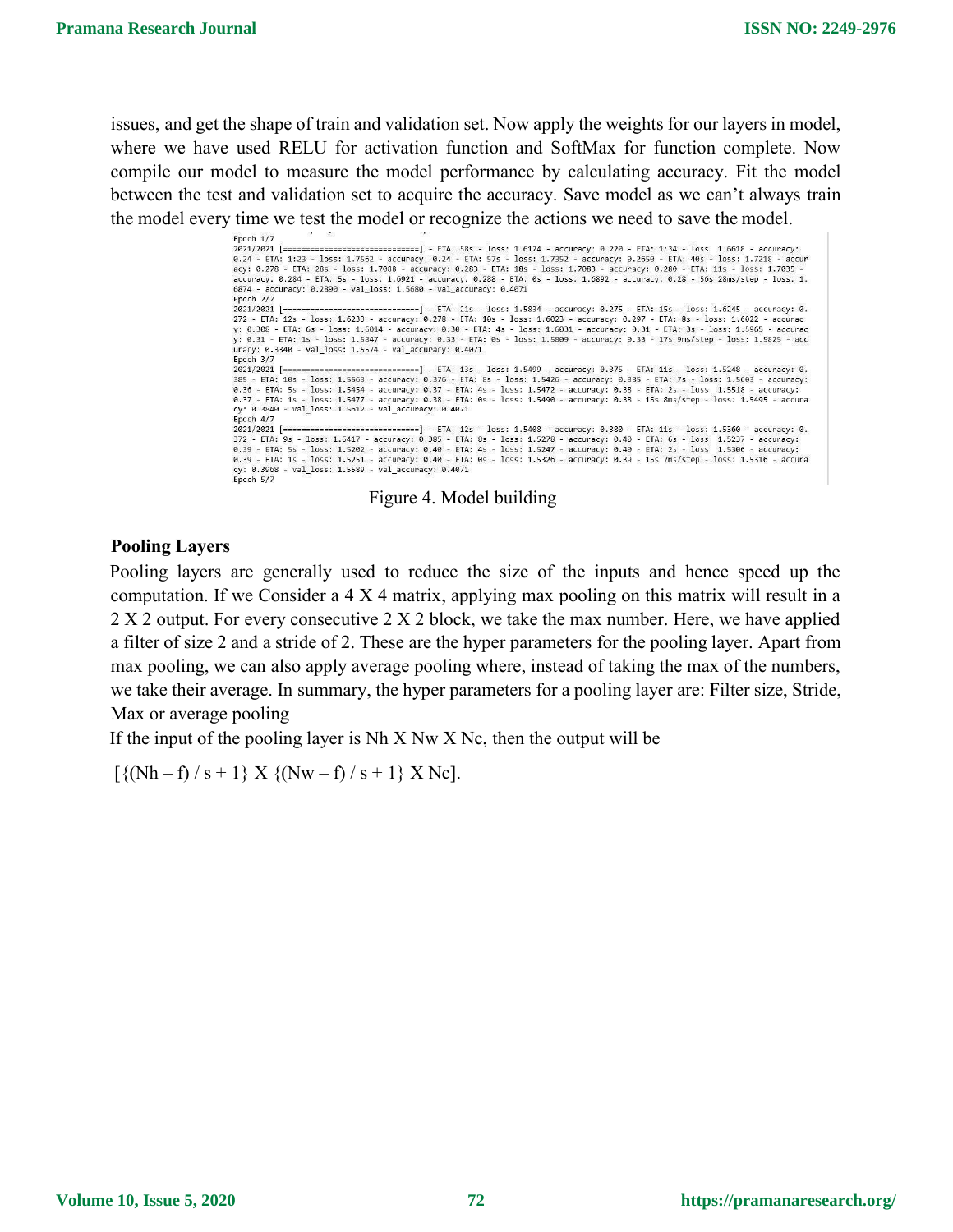# **3. Result and Analysis**

In this section, train multi-way soft-max classifiers for the classes of UCF101/HMDB51 (using their training data), and evaluate on their test sets. The video files of HMDB51 dataset has been remaned using built in functions and the names are copied to text file. Deep learning mainly deals with the image data, so the text file stores the video paths which directly points to video in the dataset.

The following are the frames obtained for HMDB-51 training dataset.



Figure 5. Training frames

The frames generated are used for building model and the video that to be tested is provided as testing data for the built model. The model has been trained with 98% accuracy. Now the testing video has been split into series of frames and sent for classification. The below are the frames generated for the testing video of Brush Hair class.



Figure 6. Testing video frames

To get accurate results it is more important to train model without any bias in the training set. If the model does not reach the desired accuracy, increment the epochs or add more layers for the network.But the model should be free from overfitting and underfitting problems, as this leads to wrong results,

Now, basing on the frames generated, the classifier is responsible to map frames.The given has been predicted as Brush Hair action by the network.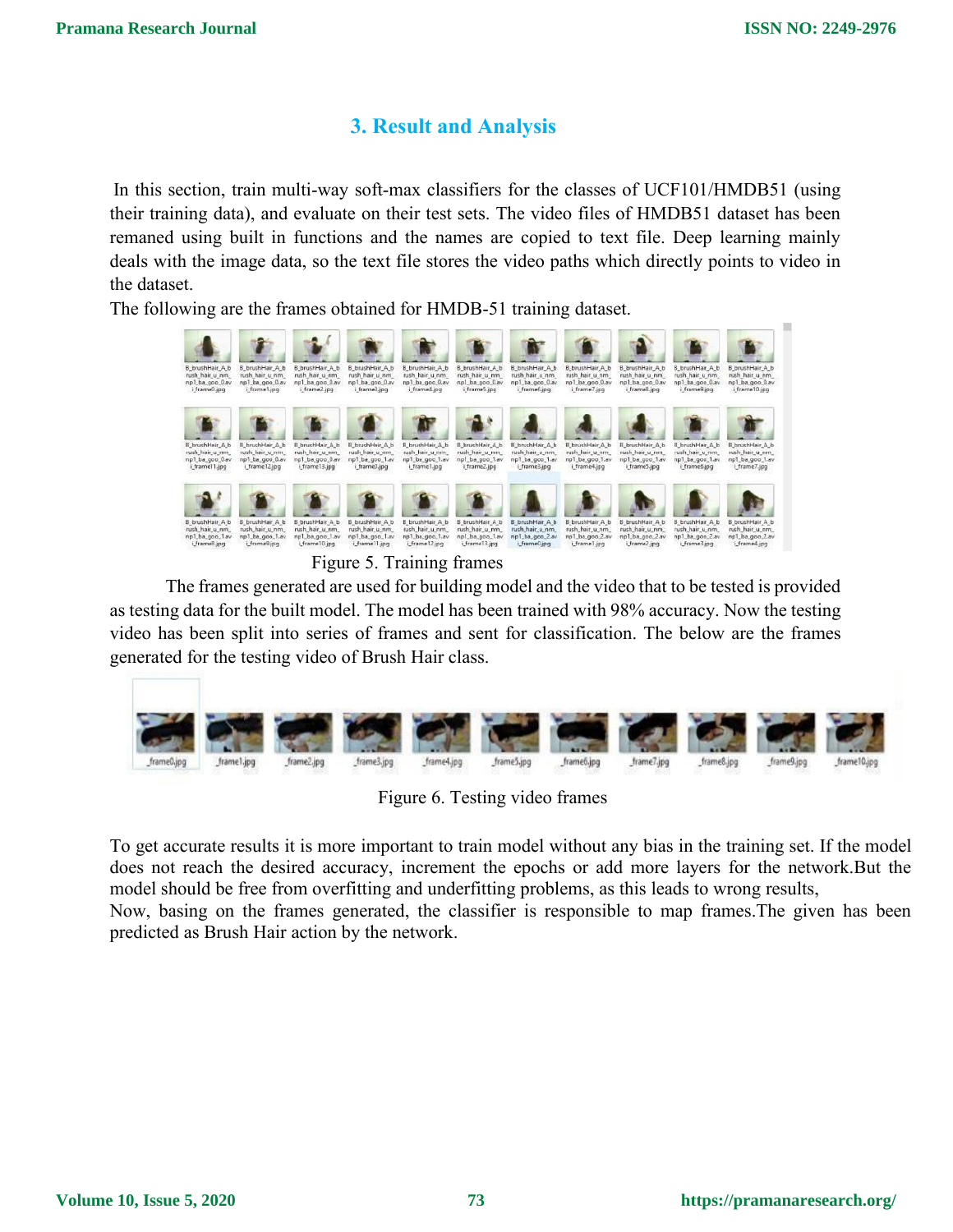## **Conclusions**

Adaptive frame extraction is achieved and the action of real time videos can also be recognized. Like the Brush Hair action predicted previously, 51 different actions can be recognized with built network. If we want to apply this for a greater number of classes then train the model of those actions such that even those actions can also be recognized. We have applied our training for two popular models called as VGG16, ResNet where VGG16 is good at using a smaller number of parameters and ResNet at equalizing the weights the accuracy provided by them have a slight variation.

### **Future Scope**

This experiment is helpful to recognize the unauthorized or harmful actions being performed at sensible places. We can extend this work to intimate the illegitimate act directly by connecting a sensor in a continuous streaming video. The set of actions that are predicted as illegitimate should be learned separately by the network. This helps to identify culprit autonomously without human intervention.

## *References*

- *[1] J. Carreira and A. Zisserman, "Quo vadis, action recognition? a new model and the kinetics dataset," arXiv preprint arXiv:1705.07750, 2017.*
- *[2] H. Bilen, B. Fernando, E. Gavves, A. Vedaldi, and S. Gould. Dynamic image networks for action recognition. In IEEE International Conference on Computer Vision and Pattern Recognition CVPR, 2016.*
- *[3] Ciresan, D. C., Meier, U., Masci, J., Gambardella, L. M., and Schmidhuber, J. Flexible, high performance convolutional neural networks for image classifification. In IJCAI, pp. 1237– 1242, 2011.*
- *[4] S. V. Porter, M. Mirmehdi, and B. T. Thomas, ―A shortest path representation for video summarization‖, 12th International Conference on Image Analysis and Processing, 2003, pp. 460–465, Italy.*
- *[5] Rachida Hannane, Abdessamad Elboushaki Karim Afdel1, P. Naghabhushan and Mohammed Javed, ―An ef icient method for video shot boundary detection and keyframe extraction using SIFT-point distribution histogram‖, International Journal of Multimedia Information Retrieval, Vol. 5, No. 2, 2016, pp. 89-104.*